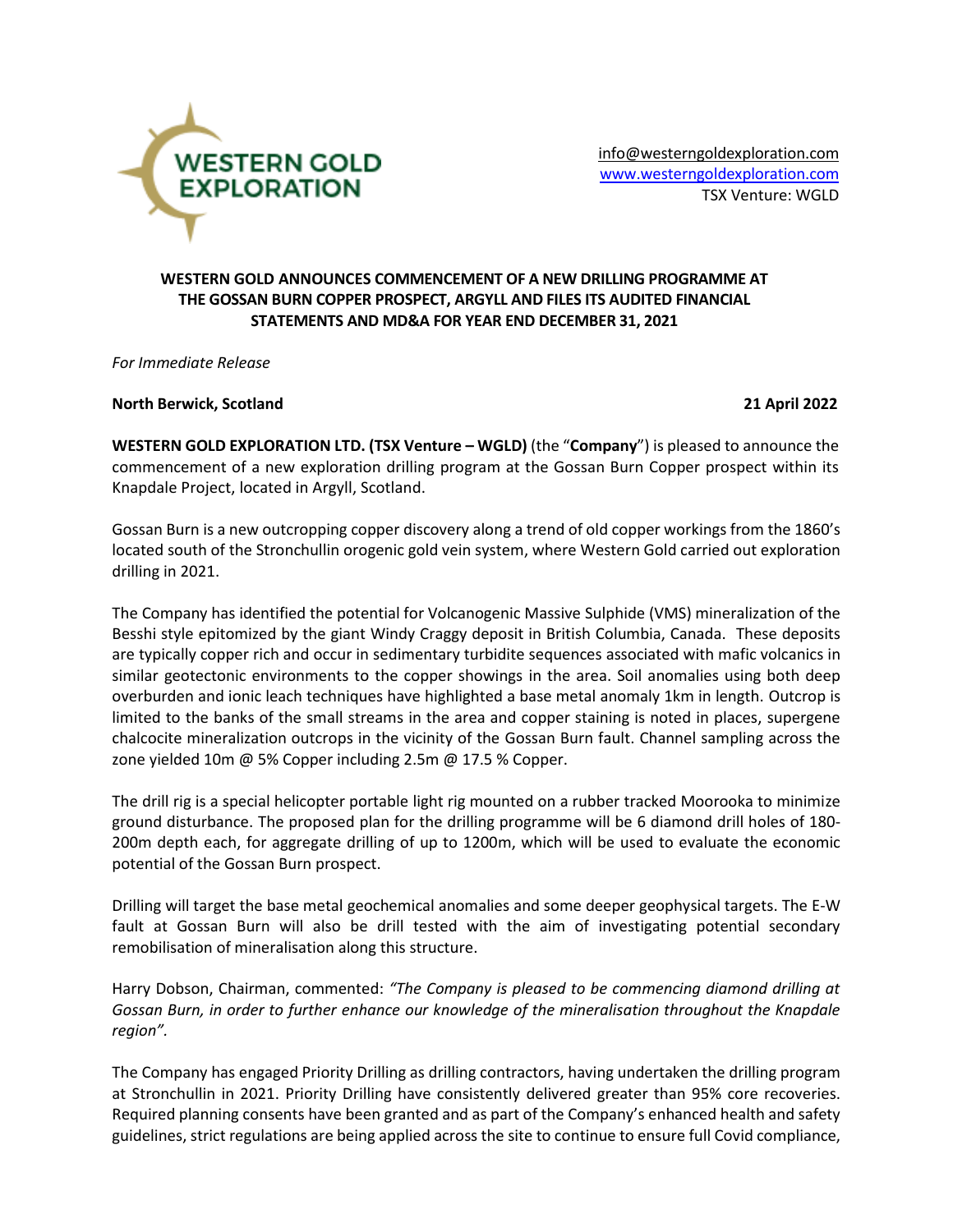including routine testing of all personnel.

The Company estimates that this drilling programme will commence at the end of May with assay results due in the third quarter of 2022.

Further details can be found in the Company's "NI 43-101 Technical Report, Geological Introduction to Knapdale Gold-Silver Project, Scotland" with an effective date of 12 June, 2020, which can be found on the Company's website or under the Company's SEDAR profile.

The Company has filed its audited consolidated financial statements and Management's Discussion and Analysis ("MD&A") for the fiscal year ended December 31, 2021, which can be found under the Company's profile on SEDAR ([www.sedar.com\)](http://www.sedar.com/).

### **About Western Gold Exploration**

The Company is a Mineral Exploration company that is listed on the TSX Venture Exchange under the symbol "WGLD". The Company is focused on the exploration of mineral properties in Western Scotland and discovering new opportunities in the Dalradian Belt, targeting historic gold-silver and copper-lead mines in the belt with the potential to develop a mineral resource. Prospects include the Stronchullin gold-lead mine, Gossan Burn and Allt Dearg which are all located in the Knapdale Project area.

In the Kilmelford area the Company has a copper gold porphyry prospect within the Lagalochan intrusive breccia complex. First explored by BP minerals in the 1980's the area has seen little work since. The Lagalochan porphyry system is a copper gold porphyry stock with minor molybdenum associated and represents one of the few examples of mineralised porphyry intrusive within the Appalachin/Dalradian terranes. Lower temperature zinc-lead bearing shears and epithermal gold bearing vein systems are also noted in the area. Gold rich skarn mineralization has also been rock-chipped in outcropping carbonate rocks bordering the intrusive complex.

Additional information about the Company is available on SEDAR a[t www.sedar.com](http://www.sedar.com/) under the Company's profile and on the Company's website a[t www.westerngoldexploration.com](http://www.westerngoldexploration.com/)

**For further information, please contact: Ross McLellan, CEO** Phone: +44 7779 161441 Email: [info@westerngoldexploration.com](mailto:info@westerngoldexploration.com)

#### **Qualified Person, Quality Assurance and Quality Control**

Mr. David Pym, Chartered Geologist and consultant to the Company, is the Qualified Person as defined by National Instrument 43-101, responsible for the accuracy of scientific and technical information in this news release.

All analytical work has been completed at the ALS Geochemistry laboratory facility in Loughrea, Ireland. ALS Geochemistry is an internationally accredited lab and are ISO compliant (ISO 9001:2008, ISO/IEC 17025:2005). All drill core, rock chip and channel samples are prepared using the PREP 31B method and analyzed for gold using the Au-AA23 procedure (30gm fire assay with AAS finish: Lower Detection Limit - 0.005ppm gold; Upper Detection Limit – 10ppm gold). Any samples that returned over-limit values